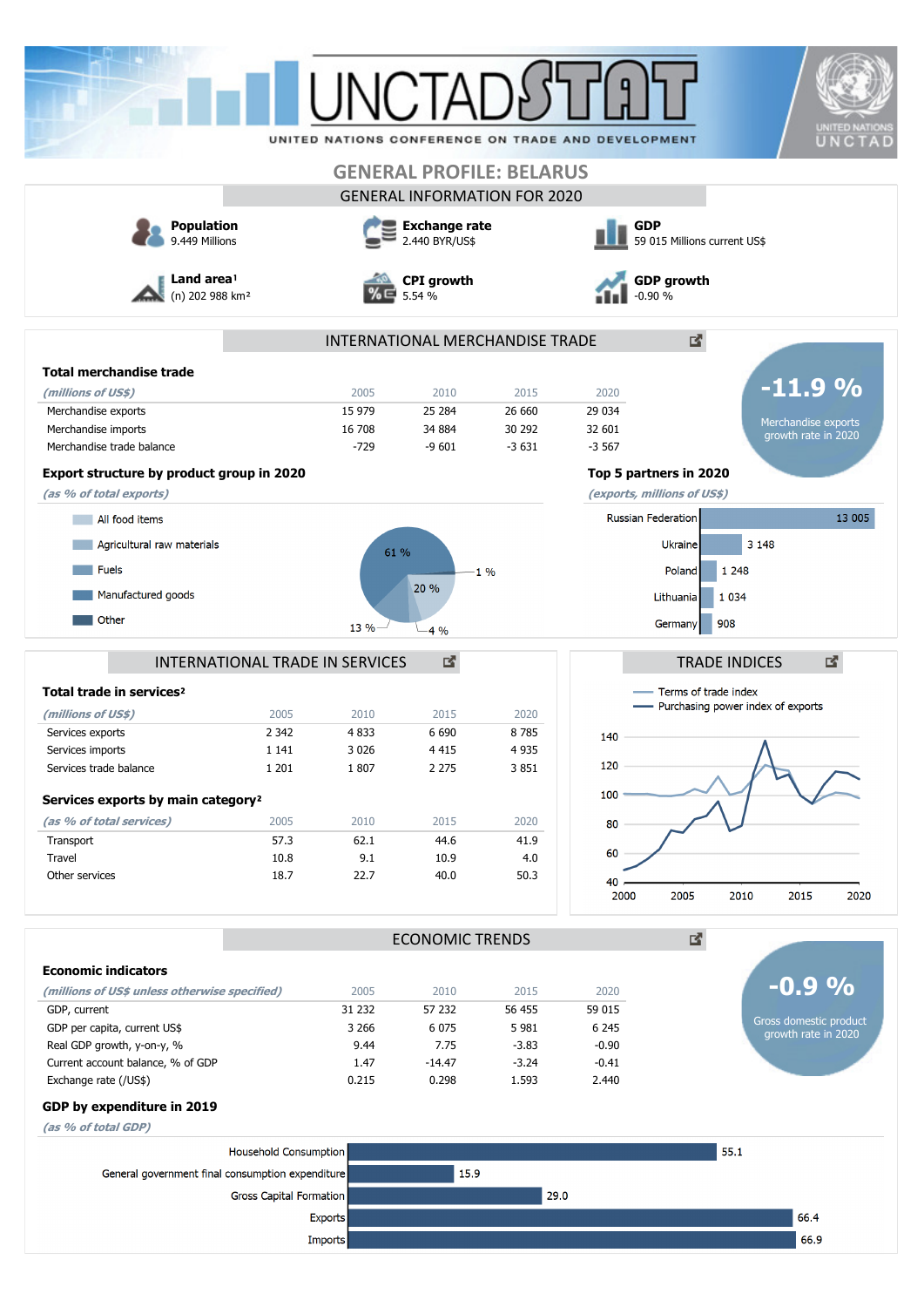

merchant fleet in 2020

# Liner shipping connectivity index (maximum 2006 = 100 for China) .. .. .. .. Container port throughput (TEU) .. .. .. .. **(as % of)** 2005 2010 2015 2020 Share of ICT goods, % of total exports 0.96 0.50 0.52 1.02 Share of ICT goods, % of total imports **2.40** 2.43 2.88 3.91 **Information economy indicators**

Share of workforce involved in the ICT sector .. .. .. ..